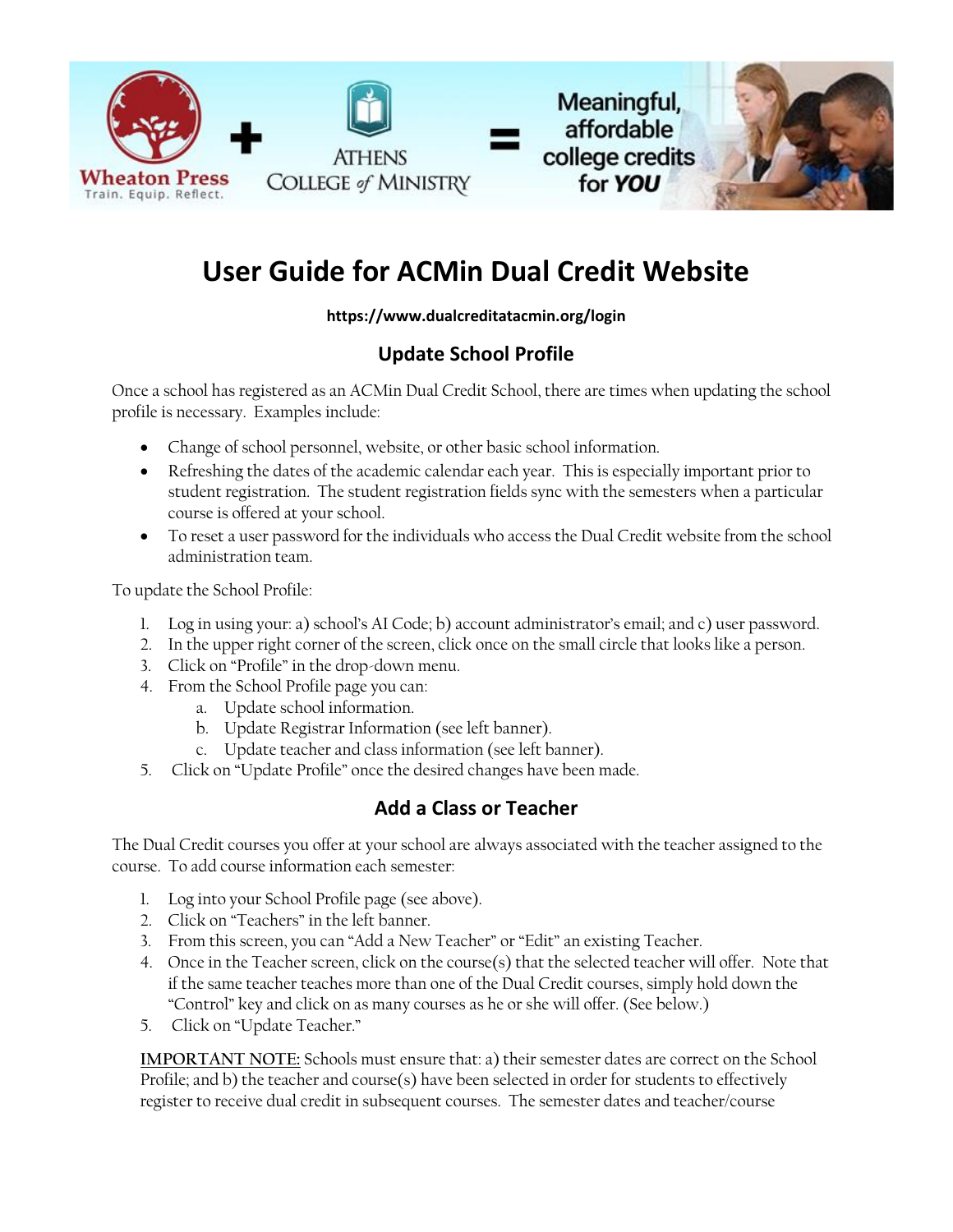selections may be established at the start of the academic year (e.g. in early fall) for the entire year to most effectively allow students' seamless course registration from one semester to the next.



#### **Entering Grades**

Only the Registrar, (designated from the School Profile), who is not the teacher of the Dual Credit course, may enter student grades. Student grades should be posted no more than 14 days after the end-of-semester date indicated on the School Profile.

To designate your School Registrar, from the School Profile page, click on the "Registrar" on the left banner. Enter the Registrar's email and password. (If the registrar's password is forgotten, the School Administrator can reset it via the School Profile page.)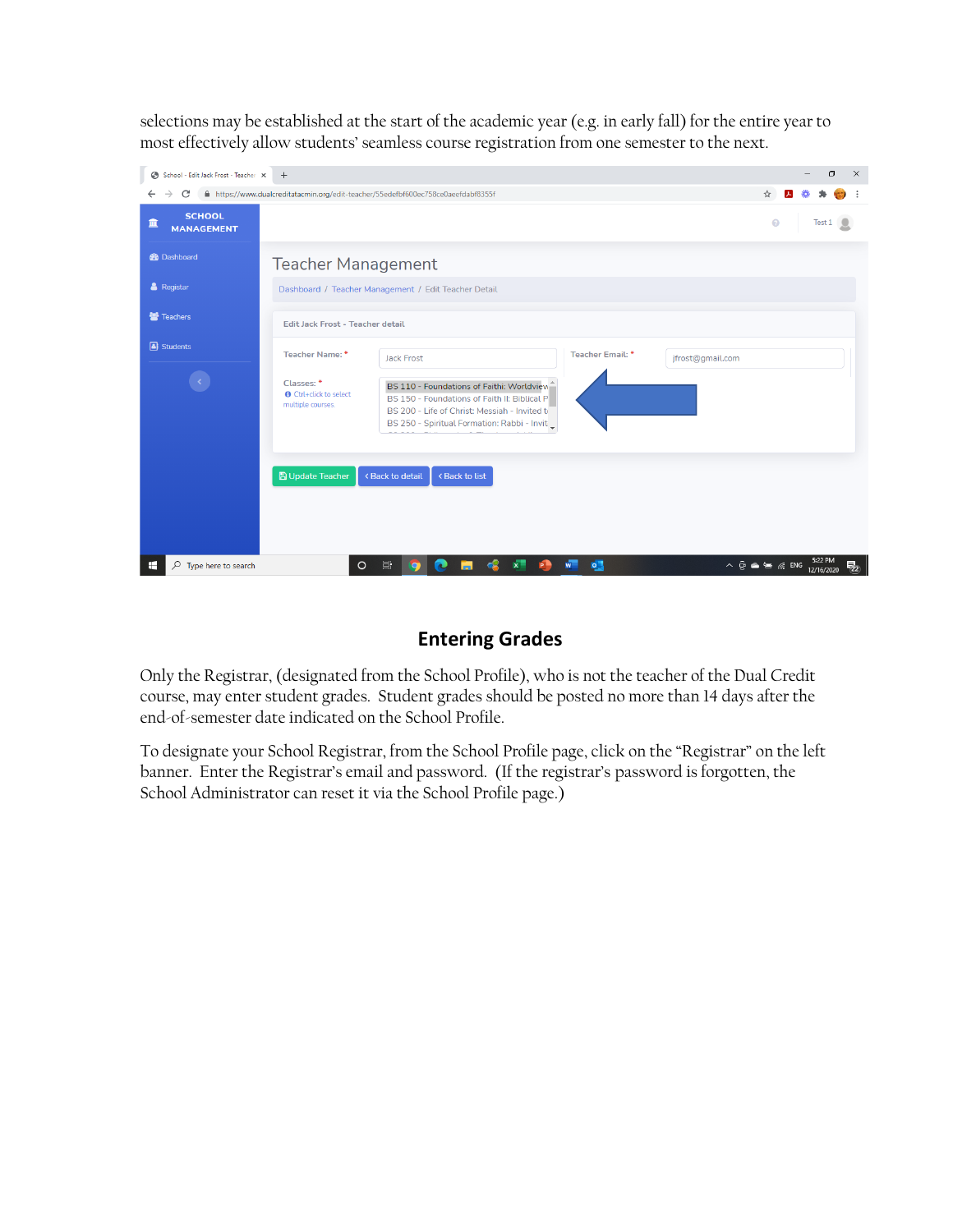| School - Registrar Profile                                   | $\times$ +                    |                                                                                |                     | $\times$<br>O                                                                                                        |
|--------------------------------------------------------------|-------------------------------|--------------------------------------------------------------------------------|---------------------|----------------------------------------------------------------------------------------------------------------------|
| C<br>$\leftarrow$<br><b>SCHOOL</b><br>童<br><b>MANAGEMENT</b> |                               | ■ https://www.dualcreditatacmin.org/registrar/7d784418bf161ee3bf2f57595a9e537b |                     | ☆<br>$\odot$<br>Test 1                                                                                               |
| <b>B</b> Dashboard                                           | <b>Registrar Profile</b>      |                                                                                |                     |                                                                                                                      |
| <b>&amp;</b> Registar                                        | Dashboard / Registrar Profile |                                                                                |                     |                                                                                                                      |
| Feachers                                                     | <b>Registrar Detail</b>       |                                                                                |                     | The registrar will be responsible for entering student grades and may not be the instructor of a dual credit course. |
| Students                                                     | First name: *                 | Test                                                                           | Password: *         |                                                                                                                      |
|                                                              | Last name: *                  | Registrar                                                                      | Confirm password: * |                                                                                                                      |
|                                                              | Email: *                      | testregistrar@gmail.com                                                        |                     | Leave password fields blank if don't want to change.                                                                 |
|                                                              |                               |                                                                                |                     |                                                                                                                      |
|                                                              | <b>A</b> Save Detail          |                                                                                |                     |                                                                                                                      |
|                                                              |                               |                                                                                |                     |                                                                                                                      |
|                                                              |                               |                                                                                |                     |                                                                                                                      |
| H<br>$O$ Type here to search                                 | $\circ$                       | $\triangleleft$<br>$x =$<br>Ħ<br>r<br>ы<br><b>PB</b>                           | W<br>$\bullet$      | $\land$ $\odot$ $\bullet$ $\bullet$ $\circ$ $\circ$ ENG 320 PM<br>$\overline{z_2}$                                   |

At the close of the semester:

- 1. The Registrar logs into the system using: the School's AI Code; his/her email address; and his/her password.
- 2. Click on "Students" in the left banner. "
- 3. Click on "Add Grade" for each enrolled student.
- 4. From the drop-down menu, select each student's grade and click "Save."

| School - Student management X +                                                                  |                                            |                                                |                        |                                    | Θ<br>$\times$                  |  |
|--------------------------------------------------------------------------------------------------|--------------------------------------------|------------------------------------------------|------------------------|------------------------------------|--------------------------------|--|
| $\rightarrow$<br>fil https://www.dualcreditatacmin.org/students<br>C<br>$\leftarrow$<br>☆<br>557 |                                            |                                                |                        |                                    |                                |  |
| <b>SCHOOL</b><br>面<br><b>MANAGEMENT</b>                                                          |                                            |                                                |                        | $\odot$                            | Test Registrar<br>$\mathbf{R}$ |  |
| <b>B</b> Dashboard                                                                               | <b>Student Management</b>                  |                                                |                        |                                    |                                |  |
| Students                                                                                         | Dashboard / Student Management             |                                                |                        |                                    |                                |  |
| $\langle \cdot \rangle$                                                                          | <b>EE</b> List of students                 |                                                |                        |                                    |                                |  |
|                                                                                                  |                                            | All Classes students v                         | Search by Student name |                                    | $\alpha$                       |  |
|                                                                                                  | <b>Student name</b>                        |                                                | $T+$                   | Action                             |                                |  |
|                                                                                                  | <b>Lou Brock</b>                           |                                                |                        | <b>O</b> Add Grade                 |                                |  |
|                                                                                                  | Showing 1 to 1 of 1 entries                |                                                |                        |                                    | First 1 Last                   |  |
|                                                                                                  |                                            |                                                |                        |                                    |                                |  |
|                                                                                                  |                                            |                                                |                        |                                    |                                |  |
|                                                                                                  |                                            |                                                |                        |                                    |                                |  |
| $\rho$ Type here to search<br>H                                                                  | $\vert \vert$<br>$\circ$<br>e<br>$\bullet$ | $\mathbf{S}$ $\mathbf{x}$<br>$\mathbf{r}$<br>ы | $W = 0$                | $\land$ $\oplus$ $\oplus$ $\#$ ENG | 5:31 PM<br>12/16/2020<br>52    |  |